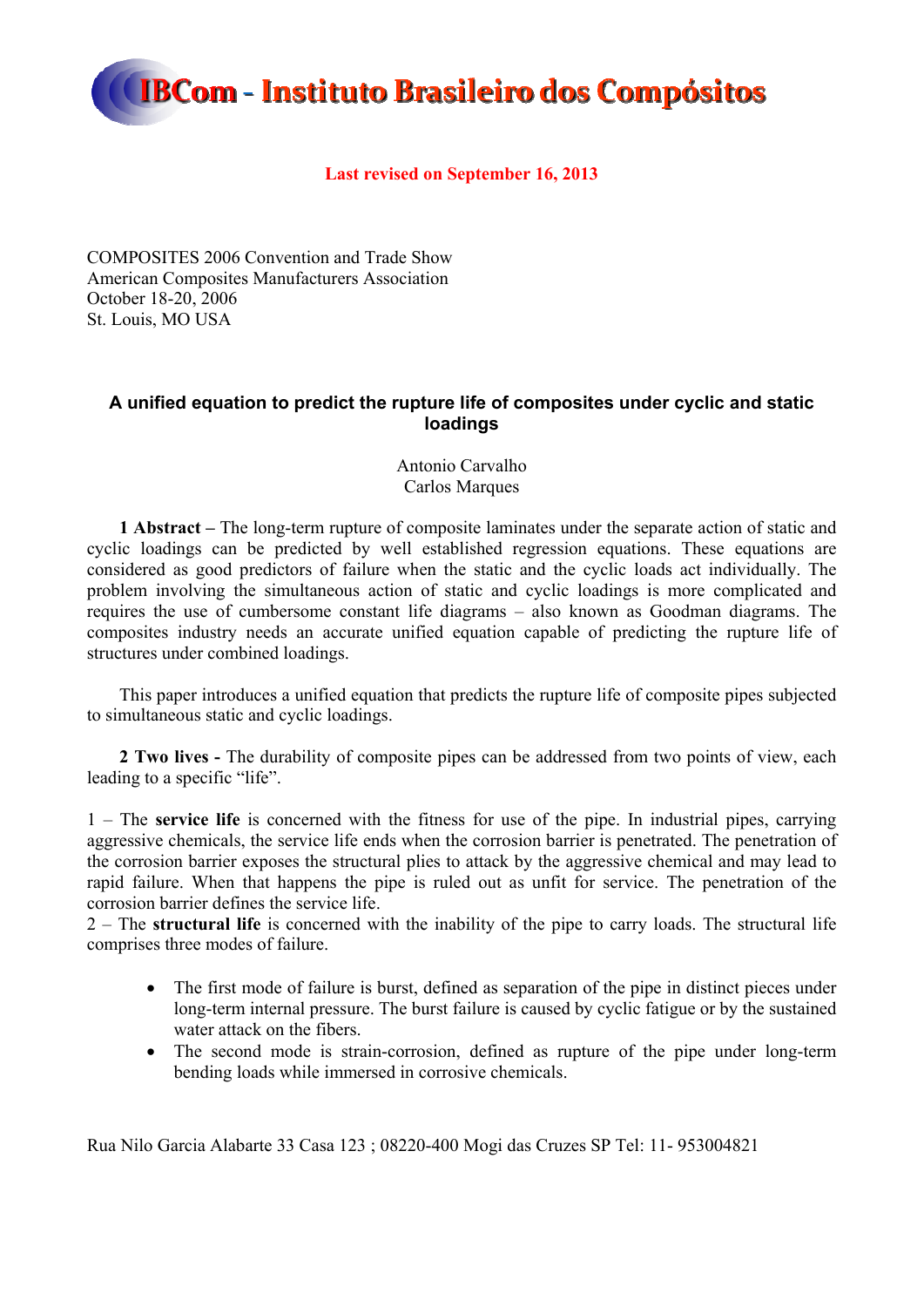The third mode of structural failure is weep, defined as the passage of fluids through the pipe wall. The weep failure is time independent and should not be included in the longterm mode category.

It should be noted at this point that the three modes of structural failure mentioned above are driven by different mechanisms. Burst results from fiber rupture. Weep results from cracks that occur when the fibers debond from the resin. And the strain-corrosion failure occurs only in pipes under bending loads while immersed in corrosive chemicals. For details on these modes of failure, see references 2, 3 and 4.

The unified equation introduced in this paper predicts the weep or burst lives of composite pipes under the simultaneous action of static and cyclic loadings. The strain-corrosion rupture, although technically a structural failure, cannot be predicted by the unified equation.

**3 Two aggressive chemicals -** We define as aggressive any chemical that lessens the performance of the pipe. The aggressive chemicals can be grouped in two categories.

1 - The *non-penetrating* chemicals interact with the plies next to the pipe's inner surface. Most chemical products found in industrial applications fall in this category. The low penetrating power of the chemical products limits their attack to the corrosion barrier. The non-penetrating chemicals affect the service life, but have no effect on the structural life.

2 - The *penetrating* chemicals reach all plies. Chemicals like solvents, especially water, fall in this category. These chemicals can interact with the structural plies and may affect the structural life.

**4 A special penetrating chemical –** The corrosion of metals is a good example of a nonpenetrating process. The metallic lattice is impermeable and prevents the penetration of chemicals that would corrode the metal from within. As a result the metals are corroded from the exposed surface, with a very well defined corrosion front. The material that is corroded ceases to play any structural role, while the remaining metal keeps its properties intact. Metallic structures lose load capacity in corrosive environments, not because they lose mechanical properties, but because they lose thickness.

A similar process occurs with composites in non-penetrating chemicals. The plies that are penetrated lose mechanical properties and, as in the case of metals, reduce the load carrying capacity of the structure. The non penetrated plies, again like in metals, keep their original properties intact. This statement is not obvious. In fact, the conventional interpretation for the attack of chemicals on composites takes exactly the opposite view. The ASTM C581 test method assumes that the chemicals (a) penetrate and deteriorate the properties of the laminate while (b) maintaining the structural thickness unchanged.

Unlike the non-penetrating chemicals, the solvents can fully penetrate the laminate. Fortunately the solvents are not reactive and do not attack the resin or the fibers. The harm that they do is mostly mechanical, caused by the swelling. The laminate swelling can range from moderate and fully reversible, to excessive and irreversible. In some cases the swelling is so intense as to crack or disintegrate the composite. The effect of solvents on the structural life, however, is not a major concern. The moderate-swelling solvents cause damage that is (a) non-progressive and (b) can be evaluated within a short time of exposure. And the aggressive solvents would tell their sad story also within a short period of time. The structural life of composites in solvents is a "go no-go" situation in which either full destruction occurs within a short time or no destruction occurs at all.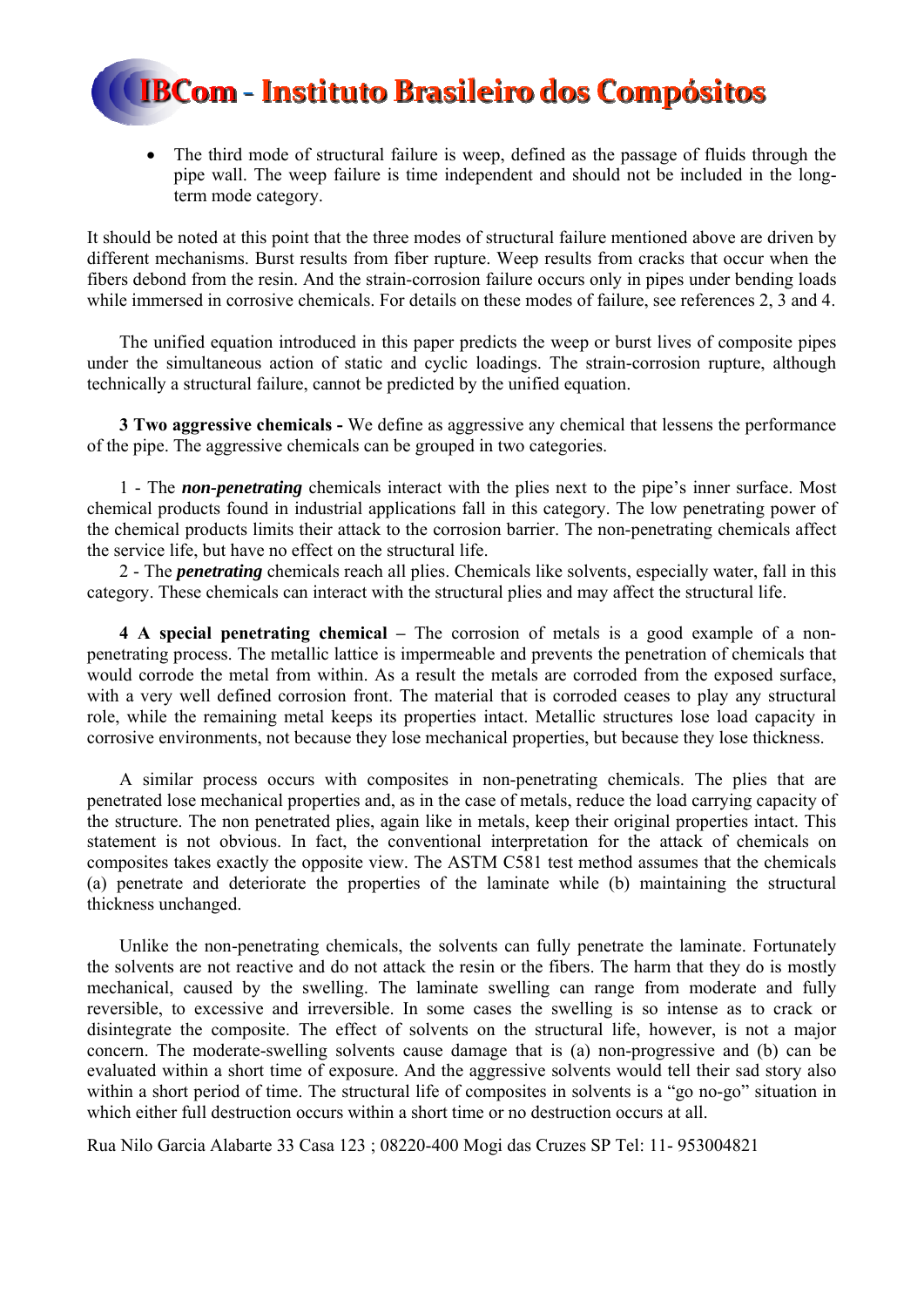However, there is one special moderate-swelling solvent that is reactive and capable of causing progressive long-term damage to composites. That special solvent is water. Water can be harmful in two ways. First, like all moderate solvents, it swells the laminate causing a small and reversible decrease on the HDT and on the mechanical properties. This effect is minor, since the water pick-up is small. The second effect involves the continuous and sustained water attack on the glass fibers. The swelling effect of the water is minor and reversible. The slow and continued water attack on the glass fibers, however, is irreversible and cumulative. Eventually the fibers fail and cause the rupture of the composite.

**5 Two hypotheses –** The foregoing discussion justifies the following hypotheses.

*1st hypothesis -* The non-penetrating chemicals interact with the inner plies and have no effect on the structural plies and the mechanical properties. The damage that they do is restricted to the corrosion barrier and determines the service life of the pipe. The non-penetrating chemicals have no effect on the mechanical properties or the structural life of the pipe.

*2nd hypothesis -* Water is the only agent that penetrates the full laminate and degrades the mechanical properties of the pipes. The long-term rupture life of the pipes is determined by water.

The above hypotheses separate the service life – determined by chemical attack - from the rupture life – determined by water attack. The knowledge of the service life is useful to schedule shutdowns for maintenance. The knowledge of the rupture life is useful in designing long-term infrastructure applications. The recognition that water is the only agent capable of affecting the rupture life is a tremendous simplification to this otherwise intractable problem.

This paper will address the long-term rupture life of composites under the simultaneous action of cyclic and static loads. The weep life is addressed in reference 2. The service life is addressed in reference 1.

**6 The rupture regression lines -** This section discusses the significance of the regression lines used to assess the long-term rupture of composites. According to fracture mechanics, cracks under static loads are stationary and do not grow. Only cyclic (fatigue) loads grow cracks. There is one exception to this rule, however, that allows crack growth under static loads. That situation occurs when the material is placed in corrosive environments while subjected to tensile loads. This condition is known as strain-corrosion. Strain-corrosion is characterized by the growth of otherwise stationary cracks under static loads.

The long-term rupture from strain-corrosion results from cracks increasing in size (under static strain) to a critical length. According to fracture mechanics the rate of crack growth in a material under straincorrosion is governed by an equation of the form

$$
\frac{da}{dt} = Y \left( \varepsilon \times \sqrt{\pi \times a} \right)^2 \tag{1}
$$

Where

"a" is the size of the crack.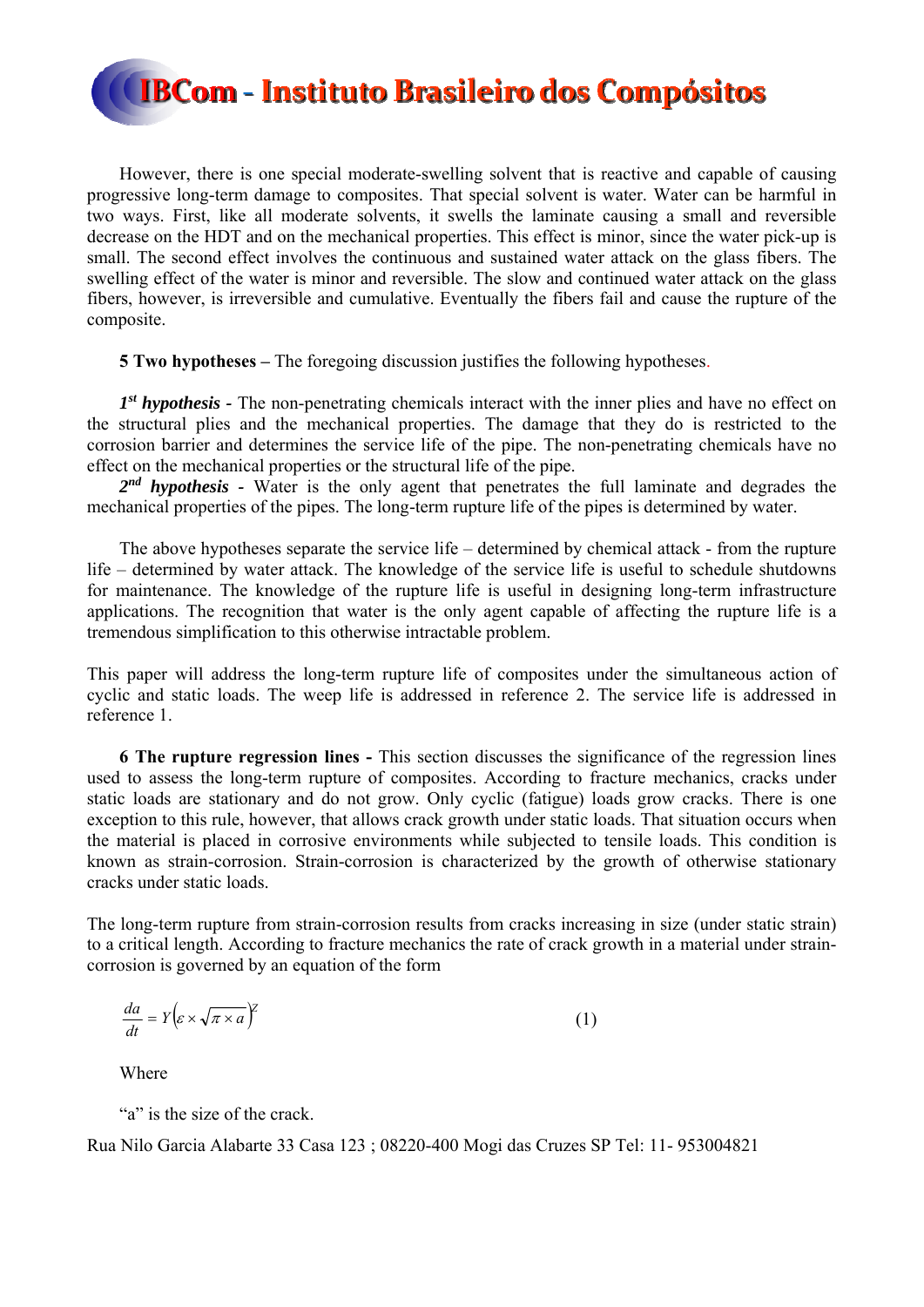

"t" is the time" "Є" is the tensile strain. "Y" is a constant dependent on geometry. "Z" is a constant related to the rate of material deterioration."

Equation (1) indicates that the rate of crack growth is controlled by the crack size "a" as well as by the applied static tensile strain "Є". The effect of the corrosive environment is accounted for by the exponent "Z". Equation (1) is valid for homogeneous materials, like glass fibers, that grow one large crack. Non-homogeneous materials, like composites, do not grow one large crack. Instead, they grow many small cracks that eventually coalesce and rupture the structure. That is the reason why the regression lines for composites link "tensile strain and time to rupture", instead of "crack size and time to rupture". The concept of crack size is good for homogeneous materials, like metals, but is not applicable to composites. The regression equation that predicts the rupture of composites under static loads is:

$$
\log \varepsilon(t) = C_s - G_s \log(t) \tag{2}
$$

Where " $C(t)$ " is the static tensile strain and "t" is the time to rupture. For example, for a lifetime of "X" years, equation (2) would be written as

$$
\log \varepsilon(X) = C_s - G_s \log(X) \tag{2A}
$$

Combining equations (2) and (2A), we obtain

$$
\frac{X}{t} = \left(\frac{\varepsilon(t)}{\varepsilon(X)}\right)^{\frac{1}{G_s}}
$$
\n(2B)

In equation (2B) the strain " $C(t)$ " and the time "t" are pairs of rupture points. The strain " $C(X)$ " is the hoop tensile strain that bursts the pipe in X years. The exponent G<sub>s</sub> reflects the resistance of the glass fibers to the attack by water.

As mentioned earlier, water is the only known chemical capable of penetrating the laminate and attacking the glass fibers. The coefficients " $C_s$ " and " $G_s$ " in equation (2) are determined experimentally using regression methods. The regression lines predict the times to failure when the applied strains are known. In this study we will make extensive use of equation (2B).

Equation (2) is valid for static tensile loads. The analog equation for the cyclic case is

$$
\log \Delta \varepsilon(N) = C_c - G_c \log(N) \tag{3}
$$

Where " $\Delta f(N)$ " is the cyclic strain that ruptures the composite after "N" cycles. Note that in equation (3) the coefficients C and G have taken a subscript "c" to indicate the cyclic case. In full analogy with the static case we have, for a lifetime of X years

$$
\log \Delta \varepsilon(X) = C_c - G_c \log(X) \tag{3A}
$$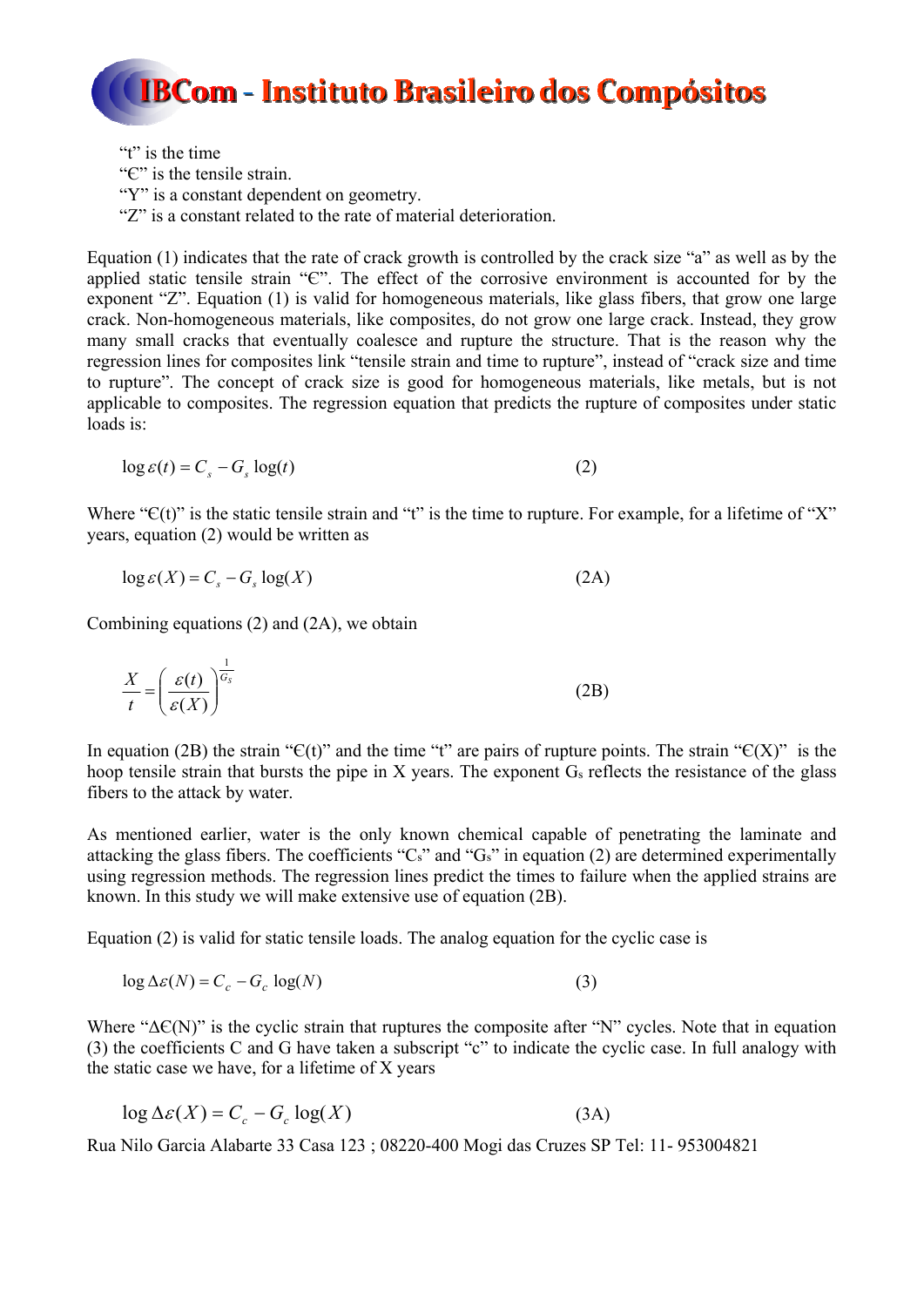

$$
\frac{X}{N} = \left(\frac{\Delta \varepsilon(N)}{\Delta \varepsilon(X)}\right)^{\frac{1}{G_c}}\tag{3B}
$$

The parameters " $C_s$ ", " $G_s$ ", " $C_c$ " and " $G_c$ " are determined experimentally. They are known. Once these parameters are known, the regression lines (2) and (3) can be used to predict any pair of failure points.

The following definitions apply

 $\overline{1}$ 

*Є(X) is the static strain that ruptures the pipe in X years Δє(X) is the cyclic strain that ruptures the pipe in X years X is the desired lifetime in years X also represents the number of cycles in X years*   $E(t)$  is the static strain that ruptures the pipe at the time t. *t is the time to rupture under the static strain*  $E(t)$ *N* is the number of cycles to rupture under the cyclic strain  $\Delta \epsilon$ (N)

The strain that results in long-term (usually 50 years) rupture is known as the long-term strength. This paper will use the symbol "S" to represent the long-term strength. There are two types of "S", the cyclic S<sub>c</sub> and the static S<sub>s</sub>.

| $\Delta \varepsilon(X) = S_c$ | Cyclic strength for a lifetime of X years |
|-------------------------------|-------------------------------------------|
| $\varepsilon(X) = S_{s}$      | Static strength for a lifetime of X years |

*Note: The rupture regression lines are determined on isolated UD or chopped glass plies. The tests performed on laminates composed of more than one ply are not valid. The regression lines should not be measured on water filled pipes as described in ASTM D2992 procedures A and B. The ASTM D2992 protocol is performed on pipes to generate weep regression lines, not rupture lines. In discussing pipe rupture, we are not interested in the weep lines. The regression lines of interest to the study of rupture failure are those developed by testing isolated plies to rupture, as done by Guangxu Wei and Mark Greenwood*.

Using the new notation for the long-term strengths, equations (2B) and (3B) can be written as

| $\frac{X}{t} = \left(\frac{\varepsilon(t)}{S_s}\right)^{\overline{G_s}}$       | (2BA) |
|--------------------------------------------------------------------------------|-------|
| $\frac{X}{N} = \left(\frac{\Delta \varepsilon(N)}{S_C}\right)^{\frac{1}{G_C}}$ | (3BA) |

Equations (2BA) and (3BA) hold for static and cyclic loads acting alone. The question is what happens if they act simultaneously. The unified equation combines the effects of the cyclic and static loads acting simultaneously.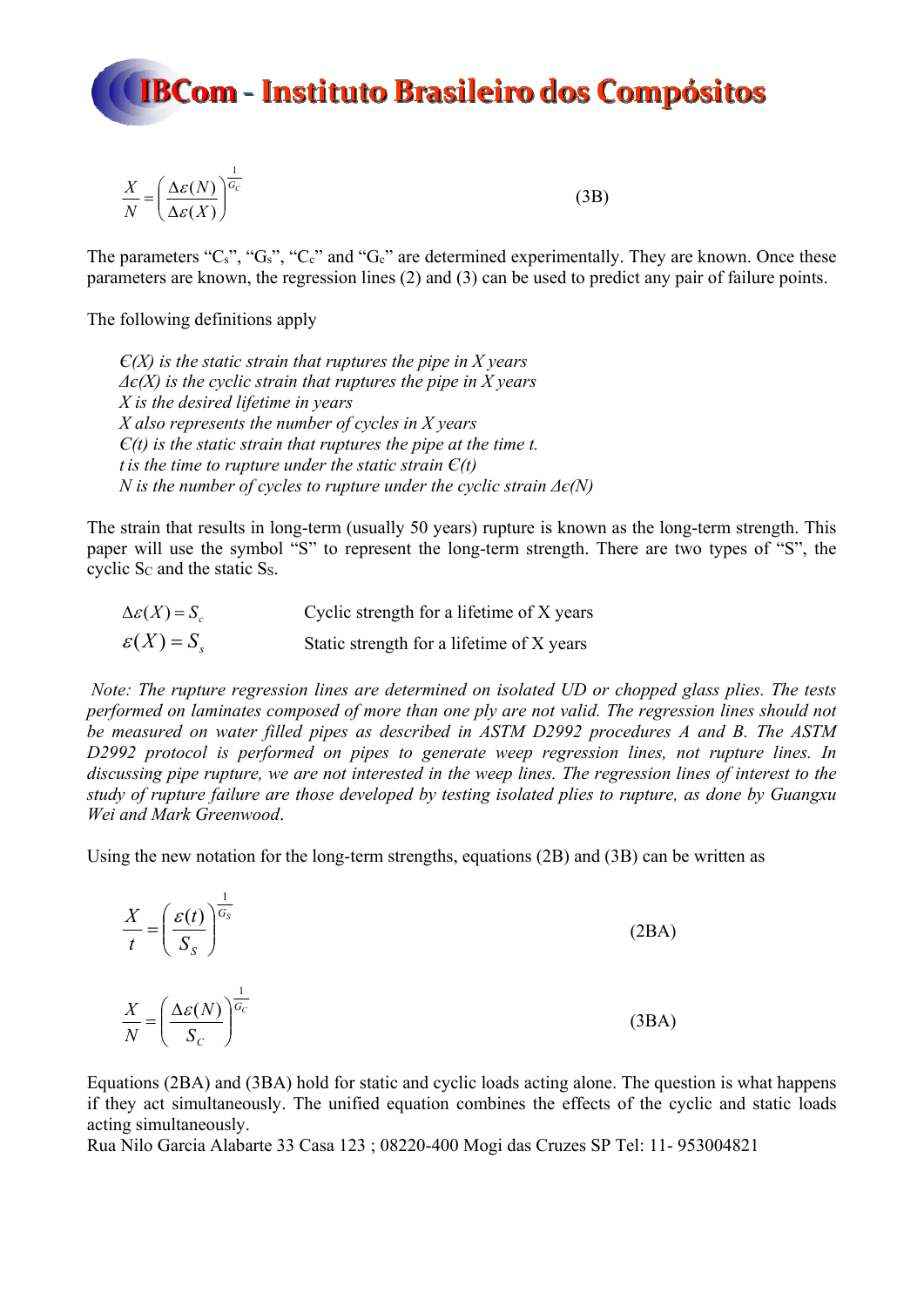**7 The unified equation -** The unified equation is easy to derive. Equations (2BA) and (3BA) express the fractions of the total lifetime for each loading, taking as reference a desired lifetime of X years. To understand this, assume we set the desired lifetime to  $X = 50$  years and have the following lives for the static and cyclic loadings acting alone:

 $\bullet$  500 years lifetime for a cyclic loading alone. In this situation the desired lifetime  $X = 50$ years corresponds to  $50/500 = 0.10 = 10\%$  of the cyclic lifetime.

 200 years lifetime for a static loading alone. By the same reasoning, the desired lifetime  $X = 50$  years corresponds to  $50/200 = 0.40 = 40\%$  of the static lifetime.

The above tells us that neither the static nor the cyclic loading, if acting alone, fails the pipe in  $X = 50$ years. The question that we ask is the following. Would the above loadings fail the pipe in  $X = 50$ years if they acted simultaneously? According to the principle of superposition, when acting together for a period of 50 years, the two loadings should consume  $40\% + 10\% = 50\%$  of the pipe's lifetime. Therefore, after 50 years under the simultaneous action of the above two loadings, the pipe would still retain 50% of its life, and should not fail. The reader should note that we said the pipe retains 50% of its life, not 50% of its strength. The unified equation is about structural life, not about residual strengths.

Based on the above, the combined loading that ruptures the pipe in 50 years of continuous service is obtained when the two partial lifetimes add up to 100%, or

$$
\left(\frac{50}{t}\right)_{static} + \left(\frac{50}{N}\right)_{cyclic} = 1,00
$$

Which, in view of equations (2BA) and (3BA), is the same as

$$
\left(\frac{\varepsilon}{S_s}\right)^{\frac{1}{G_s}} + \left(\frac{\Delta\varepsilon}{S_c}\right)^{\frac{1}{G_c}} = 1,00\tag{4}
$$

In equation (4) "Gs" and "Gc" are the known slopes of the static and cyclic regression rupture lines. "Ss" and "Sc" are the known long-term strengths that rupture the critical ply when the cyclic and static loads act alone.

In real life applications the operating strains  $\epsilon$  and  $\Delta \epsilon$  (both known) are small and will not fail the pipe in the desired lifetime of X years. In order to fail the pipe, the pair of static and cyclic strains in equation (4) should be multiplied by a factor SF. Entering this SF factor in (4) we obtain

$$
\left(\frac{\varepsilon \times SF}{S_s}\right)^{\frac{1}{G_s}} + \left(\frac{\Delta \varepsilon \times SF}{S_c}\right)^{\frac{1}{G_c}} = 1,00\tag{4A}
$$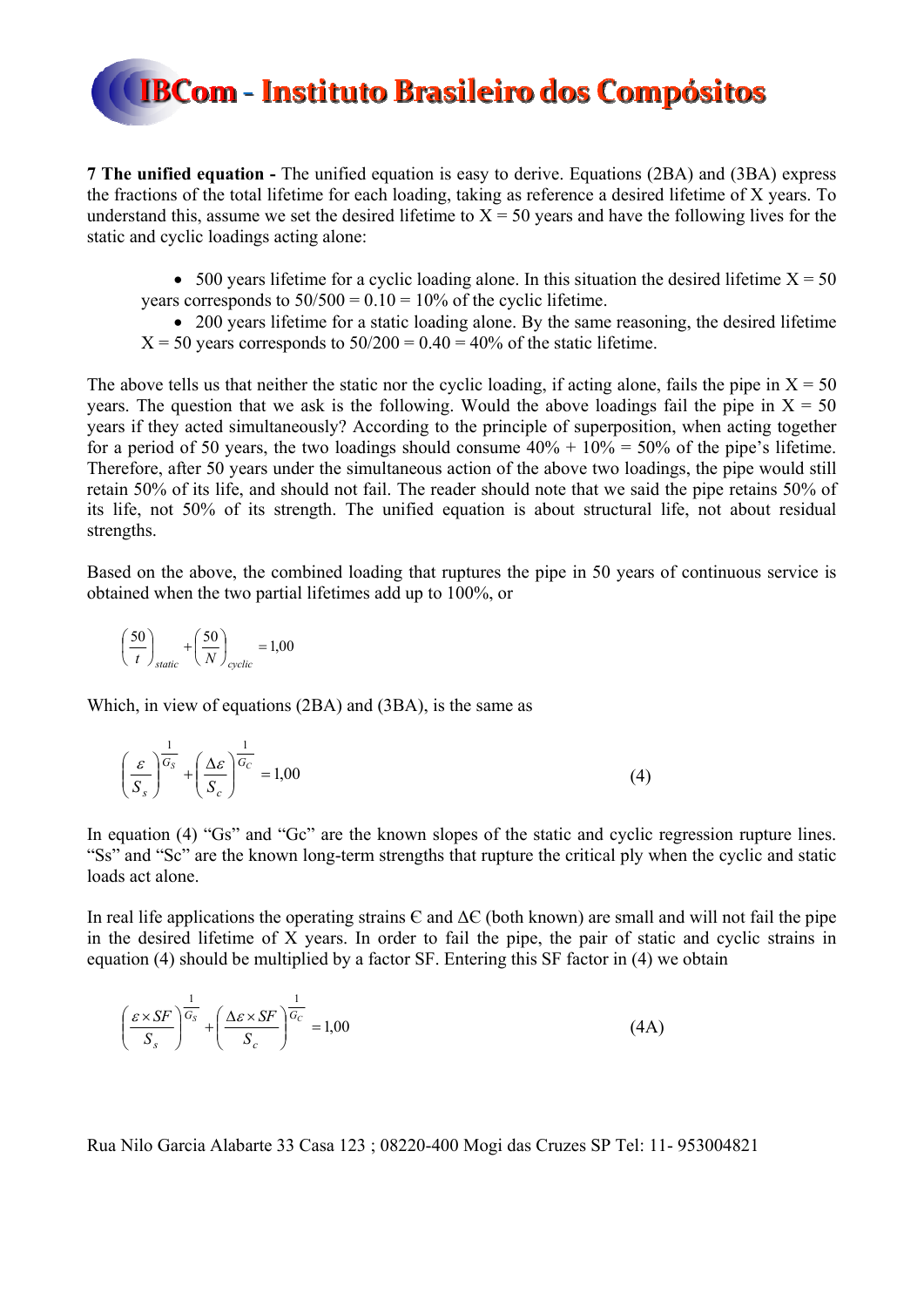Equation (4A) calculates the factor SF that multiplies the pair of operating static and cyclic strains in order to rupture the critical ply (and the pipe) in the desired lifetime. The factor SF is interpreted as a long-term factor of safety when the cyclic and static loads act simultaneously.

Equation (4A) ignores the interaction between the cyclic and the static loads. The complete unified equation, that takes this interaction into account, is

$$
\left(\frac{\varepsilon \times SF}{S_s}\right)^{\frac{1}{G_s}} + \left(\frac{\Delta \varepsilon \times SF}{S_c}\right)^{\frac{1}{G_c}} + \left(\frac{\varepsilon \times \Delta \varepsilon \times SF^2}{S_s \times S_c}\right)^{\frac{1}{G_{SC}}} = 1,00
$$
\n(5)

Where the interaction coefficient Gsc is determined experimentally.

Equation (5) is the final form of the unified equation. It calculates the safety factor SF for any given combination of static and cyclic loading acting simultaneously for any desired period of time. The unified equation is not concerned with the residual strength of the composite. Instead, it gives us the safety factor SF for the applied loading acting continuously over the desired lifetime of X years. This is better than the residual strengths.

The unified equation is a neat, symmetrical and elegant mathematical expression. It can be easily extended to analyze the rupture failure of composites under the simultaneous action of cyclic and static loads in compression, tension and torsion both in the 1 and the 2 directions of the critical ply.

The analysis for the transverse 2 direction is of particular interest in the study of the weep mode of failure. For details, see ref. 4.

**8 Using the unified equation –** The following inputs are required to calculate the safety factor SF from equation (5).

*The slope Gs of the static regression line The slope Gc of the cyclic regression line The interaction coefficient Gsc The long-term static strength Ss of the critical ply The long-term cyclic strength Sc of the critical ply*

The long-term strengths and the slopes are obtained from the known static and cyclic regression lines. The only unknown parameter in equation (5) is the interaction Gsc, which can be determined from the known constant life diagrams – also known as Goodman diagrams. Table 1 shows some suggested values for these parameters.

**9 Worked example –** In this worked example we will use equation (5) to calculate the safety factor SF against long-term rupture for underground hoop-chop composite pipes carrying water under the following conditions.

| Hoop static tensile strain | $C = 0.25\%$               |
|----------------------------|----------------------------|
| Hoop static bending strain | $C_b = 0.15\%$             |
| Hoop cyclic tensile strain | $\Delta \epsilon = 0.15\%$ |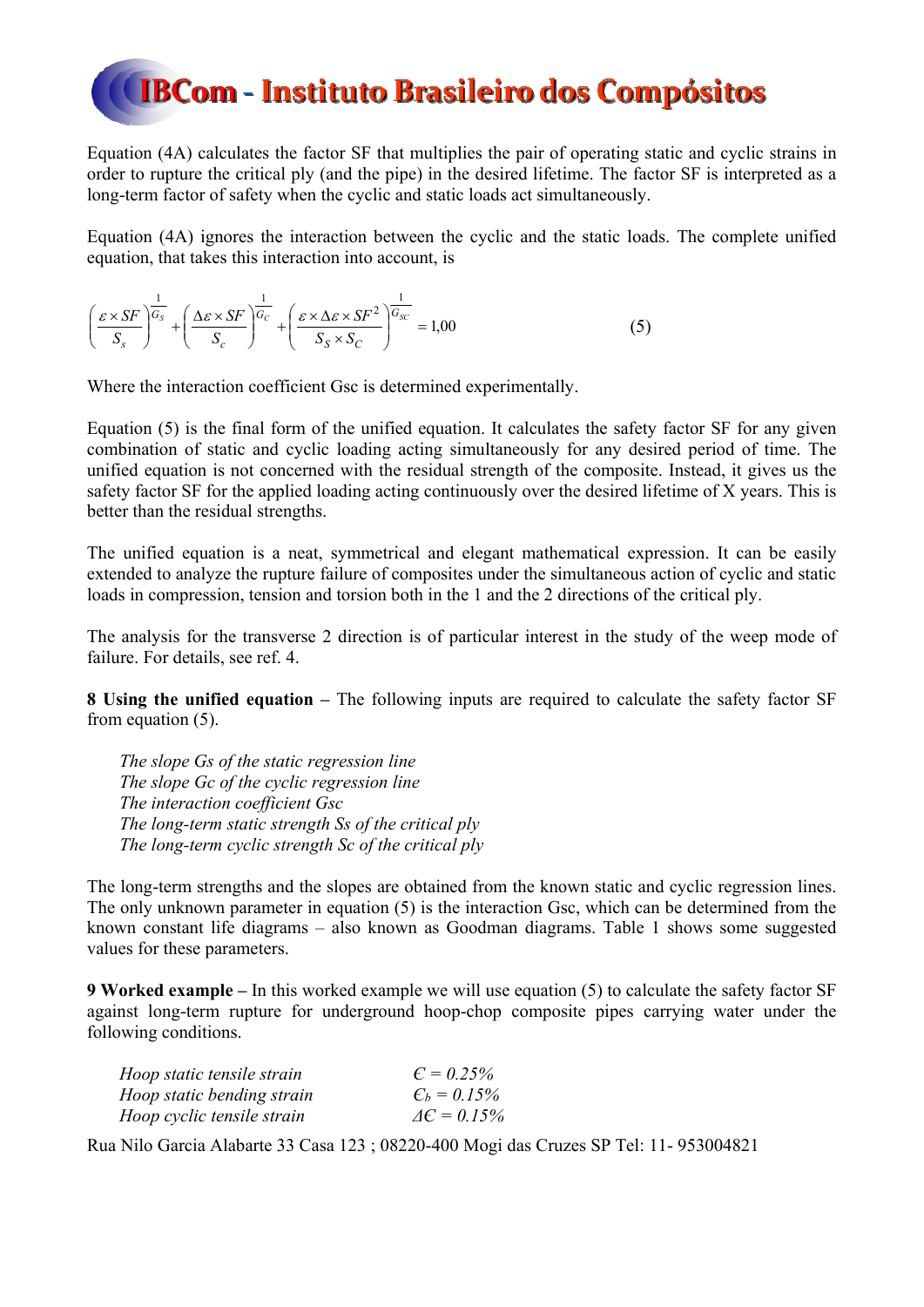

*Desired lifetime*  $X = 50 \text{ years}$ *Number of cycles in 50 years N(50) = 219.000.000 cycles* 

The critical plies for hoop-chop pipes are the UD plies that are wound in the hoop direction. The problem will be solved for two situations:

- $\bullet$  Pipes made of E glass
- Pipes made of boron-free glass.

Since this is a hoop-chop pipe, the critical UD plies have the same direction as the hoop strains and no strain rotation is required. The pipes burst when the UD plies fail. The bending and tensile strains have the same direction and can be added to give a total static tensile strain of  $0.25\% + 0.15\% =$ 0.40% in the hoop direction.

| <b>Parameter</b> | Value    | Source                                                                                                                                                                          |
|------------------|----------|---------------------------------------------------------------------------------------------------------------------------------------------------------------------------------|
| <b>Gs</b>        | 0,077    | Mark Greenwood for UD plies of boron-free glass (ref. 6)                                                                                                                        |
|                  | 0,130    | Mark Greenwood for UD plies of E glass (ref. 6).                                                                                                                                |
| Gc               | 0,089    | John Mandell (ref. 7) and Guangxu Wei (ref. 5)                                                                                                                                  |
| Gsc              | 7000     | Gsc varies with the number of cycles N and the strain ratio R. The value quoted here is<br>based on data by Guangxu Wei for UD plies, $N = 10^6$ cycles and $R = 0.5$ (ref. 5). |
| <b>Ss</b>        | $0.92\%$ | Mark Greenwood for UD plies of boron-free glass and a lifetime $X = 50$ years (ref. 6)                                                                                          |
|                  | $0.41\%$ | Mark Greenwood for UD plies of E glass and a lifetime $X = 50$ years (ref. 6).                                                                                                  |
| Sc               | NA.      | Sc depends on the number of cycles at $X = 50$ years and should be determined on a case<br>by case basis from the applicable regression line (see equation 6).                  |

Table 1

Inputs for the unified equation, assuming a lifetime of  $X = 50$  years.

Table 1 provides the input data required by the unified equation (5) for a desired lifetime of  $X = 50$ years. The  $X = 50$  years cyclic strength, Sc, is calculated from equations (6) and (6A) (see ref. 1).

| $\log S_C = 0.519 - 0.089 \log N(50)$ (rupture in the 1 direction) | (6)  |
|--------------------------------------------------------------------|------|
| $\log S_C = -0.699 - 0.04 \log N(50)$ (rupture in the 2 direction) | (6A) |

We are interested in the failure of the pipe by rupture, that is, in the failure of the glass fibers in the 1 direction. For that reason the long-term cyclic strength of interest is obtained from equation (6). Equation (6A) would be used if we were analyzing the pipe for weep failure. This paper will not address the weep failure.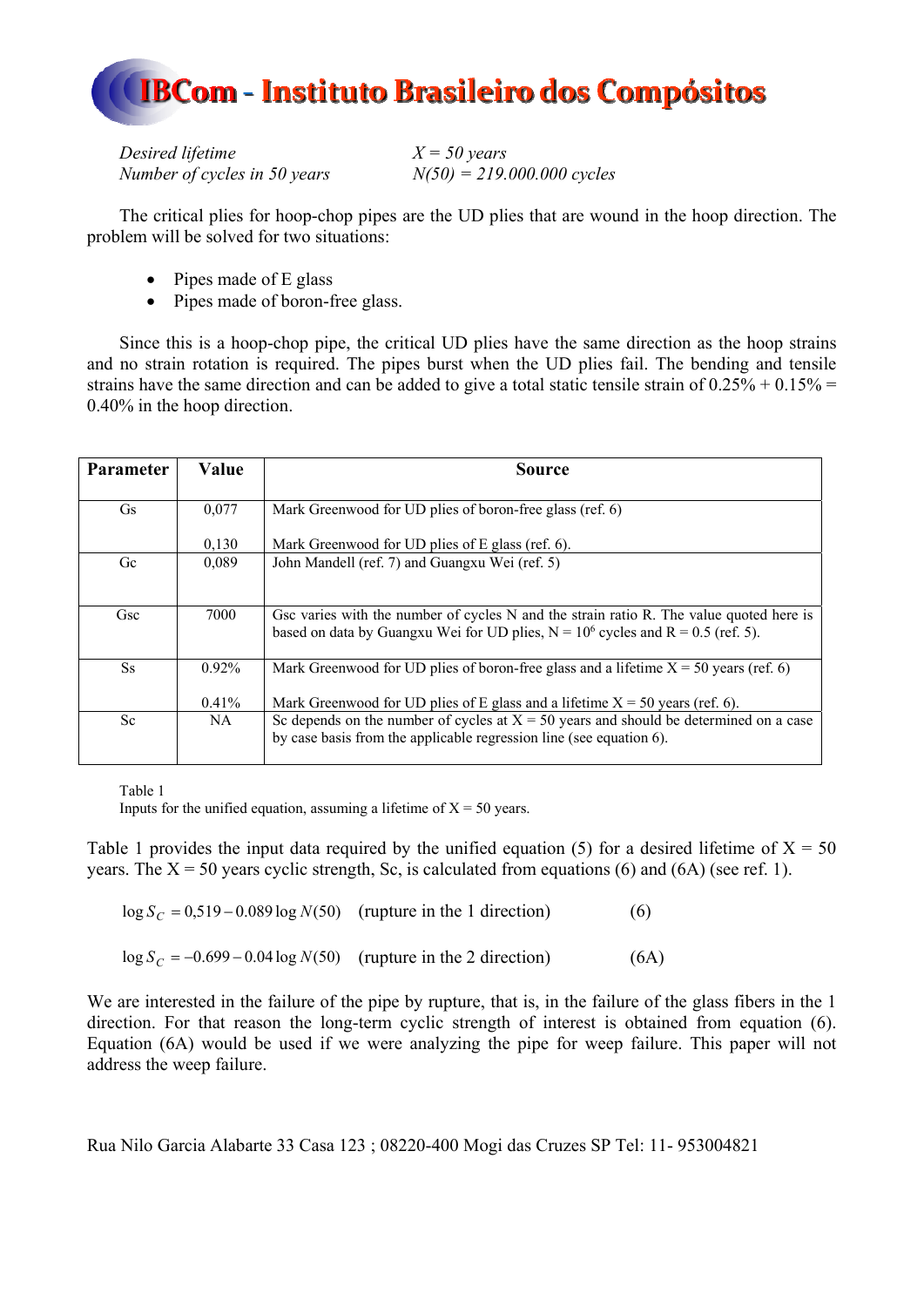

The factor of safety SF is a multiplier which brings the acting strains to the point of failure in  $X = 50$ years. It is calculated from the unified equation (5).

Equation (5) will be solved for both E glass and boron-free glass.

*9.1 - Boron-free glass –* The long-term cyclic strength SC for boron-free glass in the 1 direction is, from equation (6)

 $\log S_C = 0.519 - 0.089 \log 219 \times 10^6$ 

Which gives  $Sc = 0.60\%$ . The safety factor SF is obtained from equation (7)

$$
\left(\frac{0.40 \times SF}{0.92}\right)^{\frac{1}{0.077}} + \left(\frac{0.15 \times SF}{0.60}\right)^{\frac{1}{0.089}} + \left(\frac{0.40 \times 0.15 \times SF^2}{0.92 \times 0.60}\right)^{\frac{1}{7000}} = 1.00\tag{7}
$$

Which gives  $SF = 1.15$ . The meaning of this safety factor is like follows. The applied loading is not enough to fail the pipe in  $X = 50$  years. For rupture to occur in 50 years the applied loading should be 1.15 times higher. Therefore  $SF = 1.15$ . Introducing this safety factor in (7) we can have an idea of the effect of each loading on the durability of the pipe.

$$
\left(\frac{0.40 \times 1,15}{0.92}\right)^{\frac{1}{0.077}} + \left(\frac{0,15 \times 1,15}{0,77}\right)^{\frac{1}{0.089}} + \left(\frac{0.40 \times 0.15 \times 1,15^2}{0.92 \times 0,77}\right)^{\frac{1}{7000}} = 1,00
$$
  
0.01% + 0.00% + 99.97% = 100%

This result is unexpected. The static and cyclic loadings per se have little effect on the durability of the pipe. The damage is caused by their combined effect, that is, the interaction between them.

**9.2 - E glass –** The long-term cyclic strength Sc for E glass is  $0.60\%$ , the same as for boron-free glass. This is because the mechanism of cyclic fatigue is independent of the glass composition. The longterm static strength for E glass is (table 1)  $\text{Ss} = 0.41\%$ . Entering these values in equation (5)

$$
\left(\frac{0.40 \times SF}{0.41}\right)^{\frac{1}{0,130}} + \left(\frac{0.15 \times SF}{0.60}\right)^{\frac{1}{0.089}} + \left(\frac{0.40 \times 0.15 \times SF^2}{0.41 \times 0.60}\right)^{\frac{1}{7000}} = 1,00
$$

Which gives  $SF = 0.50$ , meaning the pipe made of E glass bursts before completing 50 years in service. This example illustrates the superiority of boron-free glass vis-à-vis E glass. The higher hydrolytic stability of boron-free glass produces pipes with higher resistance to long-term burst failure.

A similar analysis can be performed for the 2 direction, to compute the weep life. This, however, is beyond the scope of the present paper. The interested reader may see ref. 8.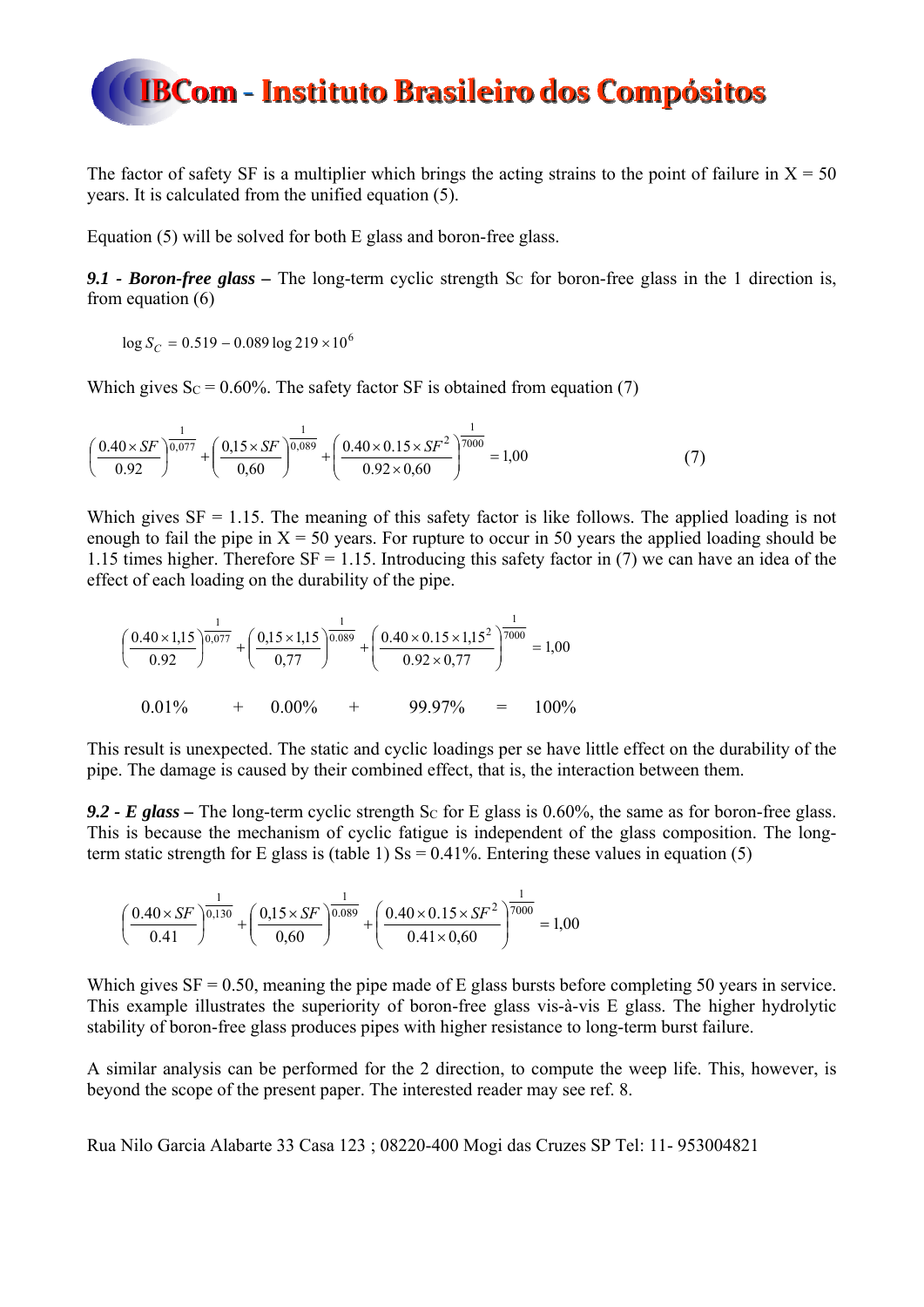**10 - Conclusion -** We have derived a unified equation that analyzes the rupture life of composite pipes under the simultaneous action of static and cyclic loadings. This unified equation is expected to replace the cumbersome Goodman diagrams that have been used in such cases. The high value of the parameter Gsc indicates that the interaction between the static and cyclic loadings is the overriding factor in the determination of the rupture life of composites.

#### References

- 1 Durability of the corrosion barrier of composites, by Antonio Carvalho and Carlos Marques.
- 2 Long-term burst failure of composite pipes, by Antonio Carvalho.
- 3 Strain-corrosion rupture of composites, by Antonio Carvalho.
- 4 Weep failure of composite pipes, by Antonio Carvalho.
- 5 Master's thesis by Guangxu Wei, Virginia Tech.

6 - Pultruded composites durability: a key value, by Mark Greenwood, in ACMA Composites 2001 Conference.

*7 -* Fatigue Behavior of Fiber-Resin Composites by F. Mandell, in Developments in Reinforced Plastics - Vol 2, edited by G. Prichard, Applied Science Publishers.

8 – The unified equation and API 15HR

#### **Biographies**

Antonio Carvalho is an engineer with 45 years in composites. Past experience includes 30 years with Owens Corning and 15 years as a consultant. For direct contact please send messages to tony.hdb@gmail.com

Carlos Marques started his brilliant and short career as an engineer for Occidental Petroleum. Later experience includes 20 years with composites in industrial and sanitation applications. His last position was technical/commercial director for Polyplaster, a leading composites fabricator in Latin America. Carlos passed away in June of 2010, in his prime, at the early age of 52.

#### **Appendix 1**

#### **The principle of superposition**

Is the principle of superposition applicable in this case? Is this principle valid to combine the static and cyclic deteriorations in the same equation?

To be valid, the principle of superposition requires that the tensile and the cyclic modes operate under distinct mechanisms. And this is in fact the case. The crack growth under static loads is caused by strain-corrosion of the glass. And the crack growth under cyclic loading is caused by a nonchemical process.